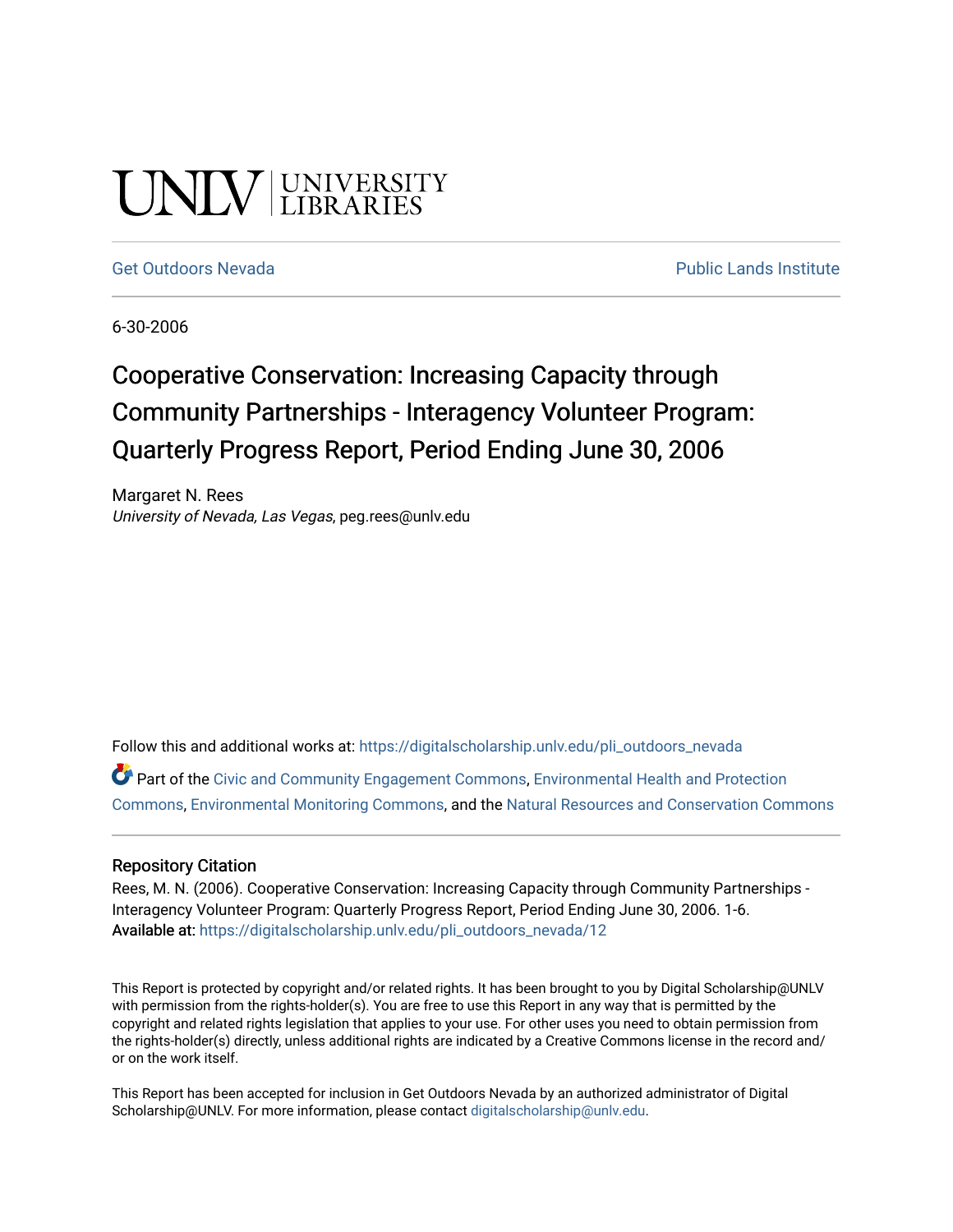

## **QUARTERLY PROGRESS REPORT**

University of Nevada, Las Vegas Period Ending June 30, 2006

### Cooperative Agreement Number H8R07010001 Task Agreement Number J8R07040006 Cooperative Conservation: Increasing Capacity through Community Partnerships -- Interagency Volunteer Program

#### **Executive Summary**

- Volunteer database increased 12% over last quarter. Database now contains 2,471 records.
- Website activity increased, recording an average of 52,987 hits per month, with an average of 4,596 pages viewed per month (28% increase in pages viewed).
- Spring training sessions were delivered to 180 community volunteers.
- 1,400 public lands volunteers were recognized during National Volunteer Week.
- Volunteer events were successfully executed in Red Rock Canyon NCA and the Spring Mountains NRA, with 189 community volunteers contributing more than 1,000 hours.

#### **Collaboration with Interagency Team**

The Interagency Volunteer Team (IVP) met several times during the quarter (*see attached meeting notes*). Agenda items and topics of discussion included spring volunteer events, review of volunteer database, development of team charter, discussion of Rounds 6 and 7, and development of standard operating procedures for volunteer recruitment, recognition, and training. The team agreed to meet five times between June and July 2006 to complete an ambitious "to do" list.

#### **Volunteer Database**

Database Coordinator Chuck Williams met with the IVP team to review database capabilities and answer any questions related to data management and reporting. The volunteer database is now populated with 2,471 records, an increase of 260 over last quarter *(see chart below)*. The majority of new records include e-mail addresses, thus enhancing our ability to efficiently reach and recruit community volunteers.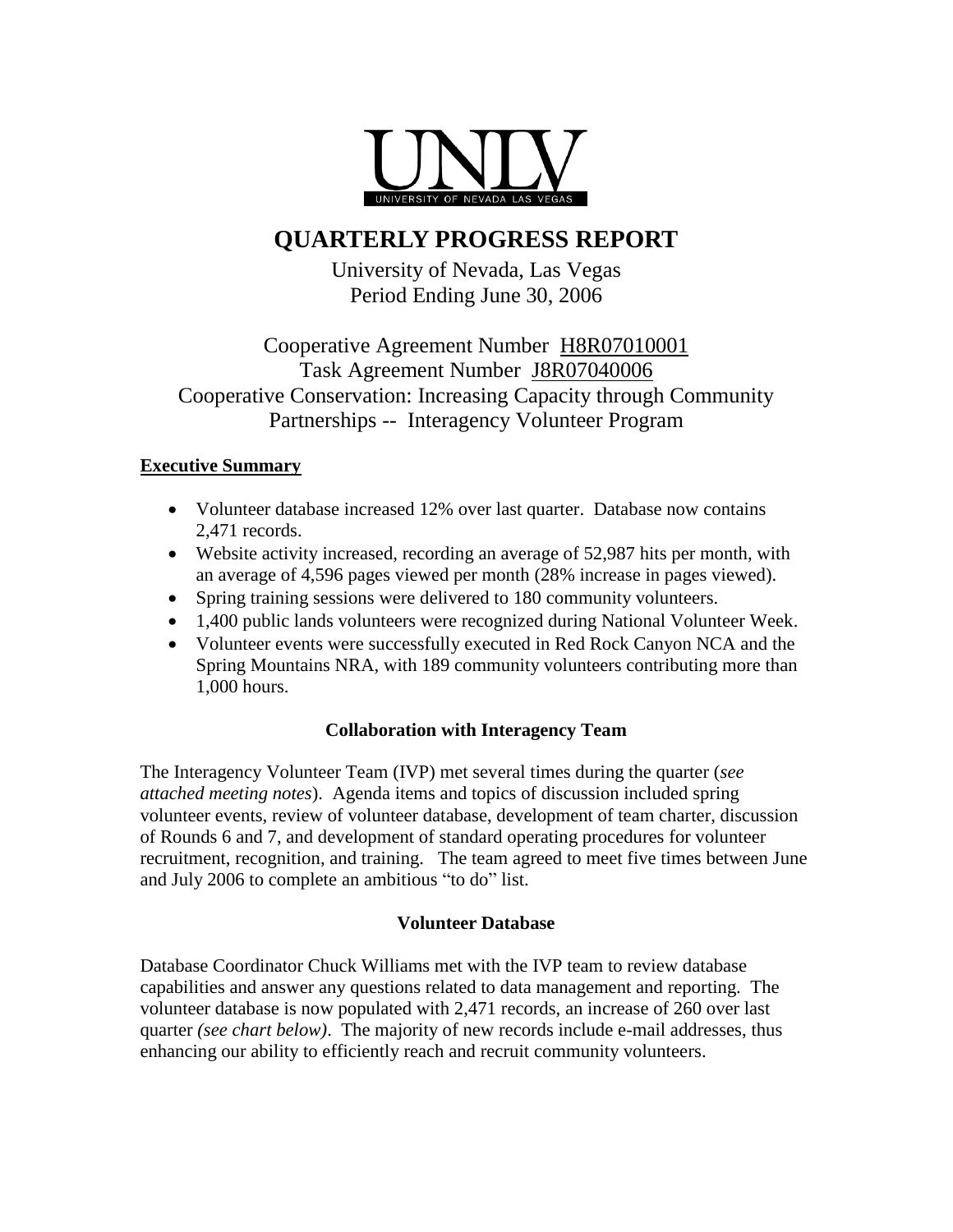

#### **Public Relations and Outreach**

Public relations and outreach activities for the quarter include the following:

#### **General Outreach**

IVP representatives participated in the following special events with table displays and program information.

- April 19, St. Rose Dominican Hospital Earth Day event.
- April 22, Summerlin Earth Faire.
- June 5, HSBC World Environment Day event.

#### Event Publicity

The following advertising, public relations and outreach activities supported two conservation (restoration and clean up) events**.**

1. Collaborated with Friends of Red Rock Canyon and the BLM to plan and implement the annual Red Rock Day event on May 13, 2006, in Red Rock Canyon NCA.

- Promotional e-mail was sent to more than 1,000 database volunteers.
- Promotional flyer was developed. Collaborated with Red Rock Interpretive Association to circulate as insert in Red Rock Canyon newsletter, the *Desert Trumpet (see attached*).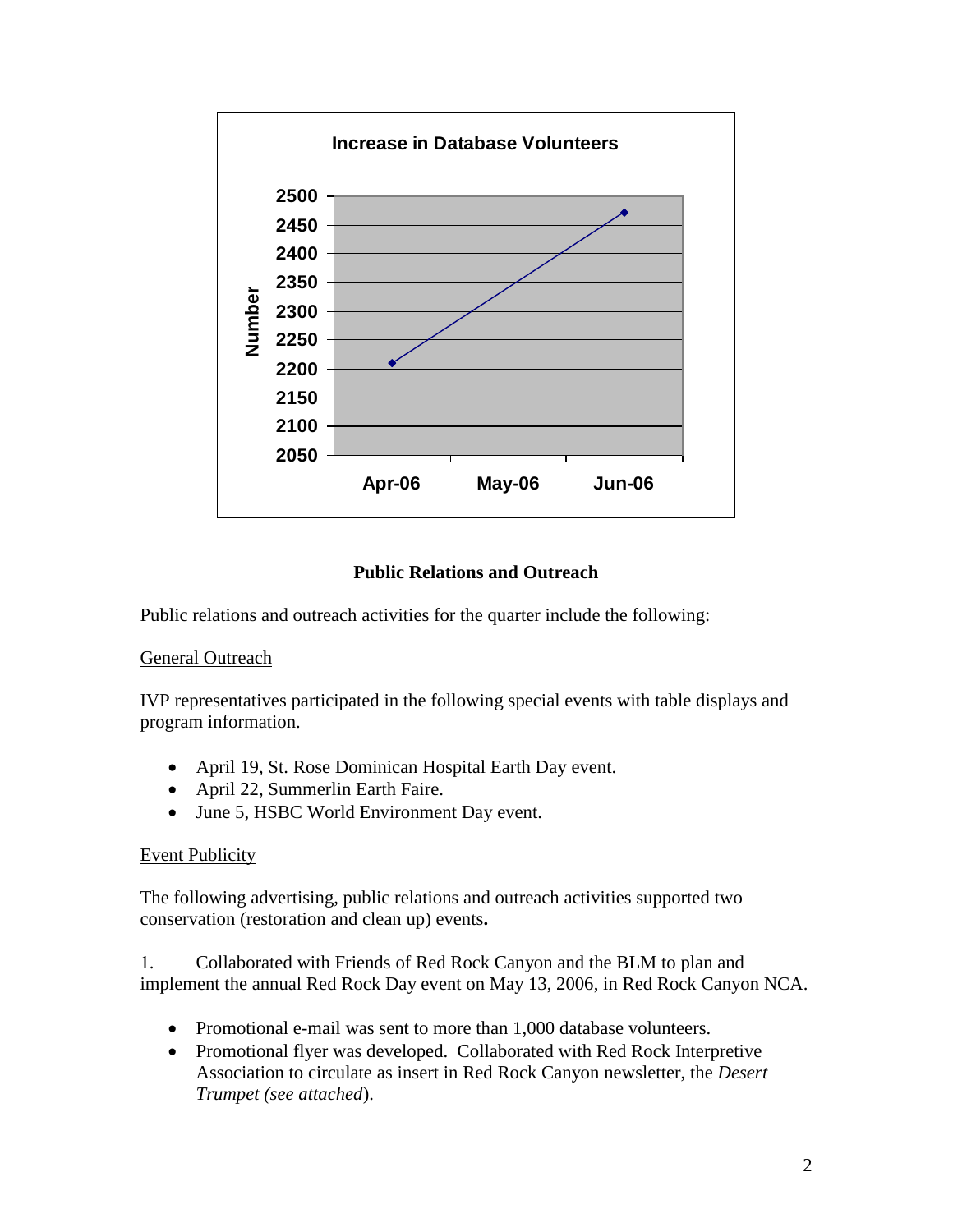- Print ad was developed and published in the *Las Vegas Review-Journal* on April 27 and in the *Summerlin View* on May 2 *(see attached*).
- News release was create and distributed to the general media and weekly newspapers *(see attached*).
- Media advisory was developed and distributed to daily/weekly newspapers and local TV affiliates *(see attached).*
- Radio spots were written and submitted to KNPR Radio. The 15-second spots promotional spots ran 90 times from May 1-12.
- Event results, including photos were posted to www.getoutdoorsnevada.org.

2. Collaborated with U. S. Forest Service representatives and the Spring Mountains Volunteer Association to plan and implement the annual National Trails Day event, held on June 3, 2006, in the Spring Mountains NRA.

- Promotional e-mail was sent to more than 1,000 database volunteers.
- Promotional flyer was created, posted, and distributed to prospective volunteers (*see attached).*
- Print ad was developed and published in the *Centennial View* on May 23 *(see attached).*
- News release was written and distributed to general media and weekly newspapers *(see attached).*
- Media advisory was written and distributed to daily/weekly newspapers and local TV affiliates *(see attached).*
- Radio spots were written and submitted to KUNV Radio. Eighteen 15-second spots (two spots per weekday and three spots per day on the weekend) were announced May 15-28.
- Radio spots were written and submitted to KNPR Radio. Ninety 15-second sponsorship spots were announced May 15-26.
- Senator Harry Reid's office and the national *Take Pride in America* organization were invited to participate in the National Trails Day event. Shannon Raborn, Southern Nevada Regional Deputy Director for Senator Harry Reid, read the senators' statement to the Congressional Record to staff and volunteers *(see attached),* and Lisa Young, Program Assistant, *Take Pride in America*, traveled to Las Vegas from Washington D.C. to participate in the event. Results, including photos were published on [www.takeprideinamerica.gov](http://www.takeprideinamerica.gov/) website *(see attached).*
- Event results, including photos, were posted on [www.getoutdoorsnevada.org.](http://www.getoutdoorsnevada.org/)

#### **Website**

Following four quarters of increased website activity, last quarter's report (January-March 2006) reflected an unexpected decrease. To attempt to identify trends and continue to draw community volunteers and sponsors to the website, monthly tracking was implemented in April 2006, and activity is now reviewed on a monthly basis.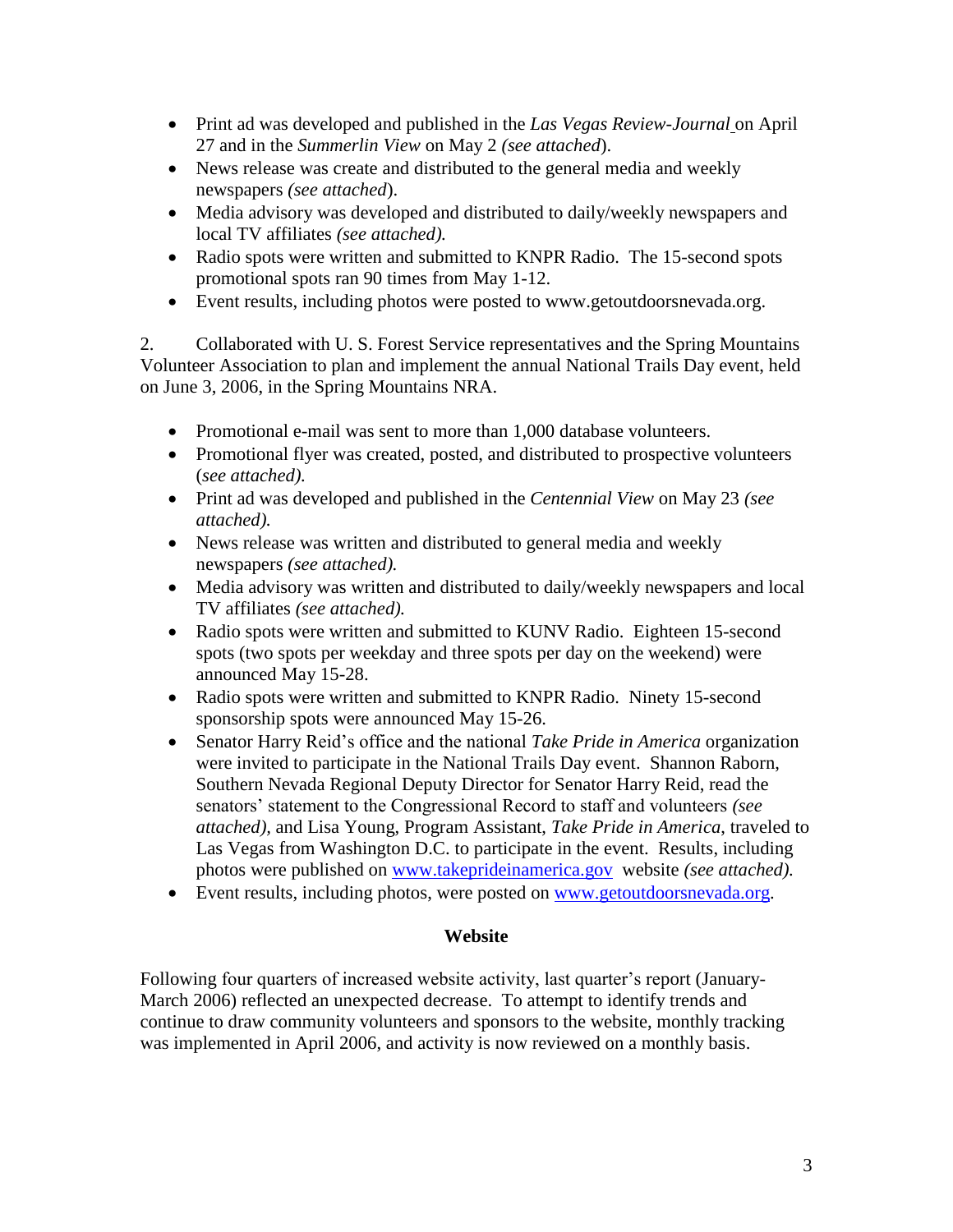Website activity for this reporting period increased significantly, recording an average of 52,987 hits per month, with an average of 4,596 pages viewed per month *(see chart below).* The increase may be attributed to successful publicity and outreach efforts, spurring volunteers to visit the website and register for one or both restoration and cleanup events (Red Rock Day and National Trails Day). A total of 234 volunteers visited the website to register on-line for these events.



#### **Volunteer Recruitment, Recognition, and Training**

#### *Recruitment*

The team is in the process of finalizing recruitment guidelines, which will be used to standardize and drive future recruitment efforts. The documents will address recruiting for both "operational" volunteers and "event" (also known as *episodic*) volunteers.

The IVP website, [www.getoutdoorsnevada.org,](http://www.getoutdoorsnevada.org/) in combination with the Volgistics volunteer database, continues to be a highly effective tool for recruiting volunteers needed for conservation events. Though we are effectively driving volunteers to the website to register in advance of an event, we have observed over time a trend related to no-shows. As a result, the university undertook an analysis of recent pre-registration lists. This review found an average no-show rate of 43% *(see attached report),* which primarily reflects volunteers who registered on the website, were given confirmation information, but did not check-in at the event. The project manager and database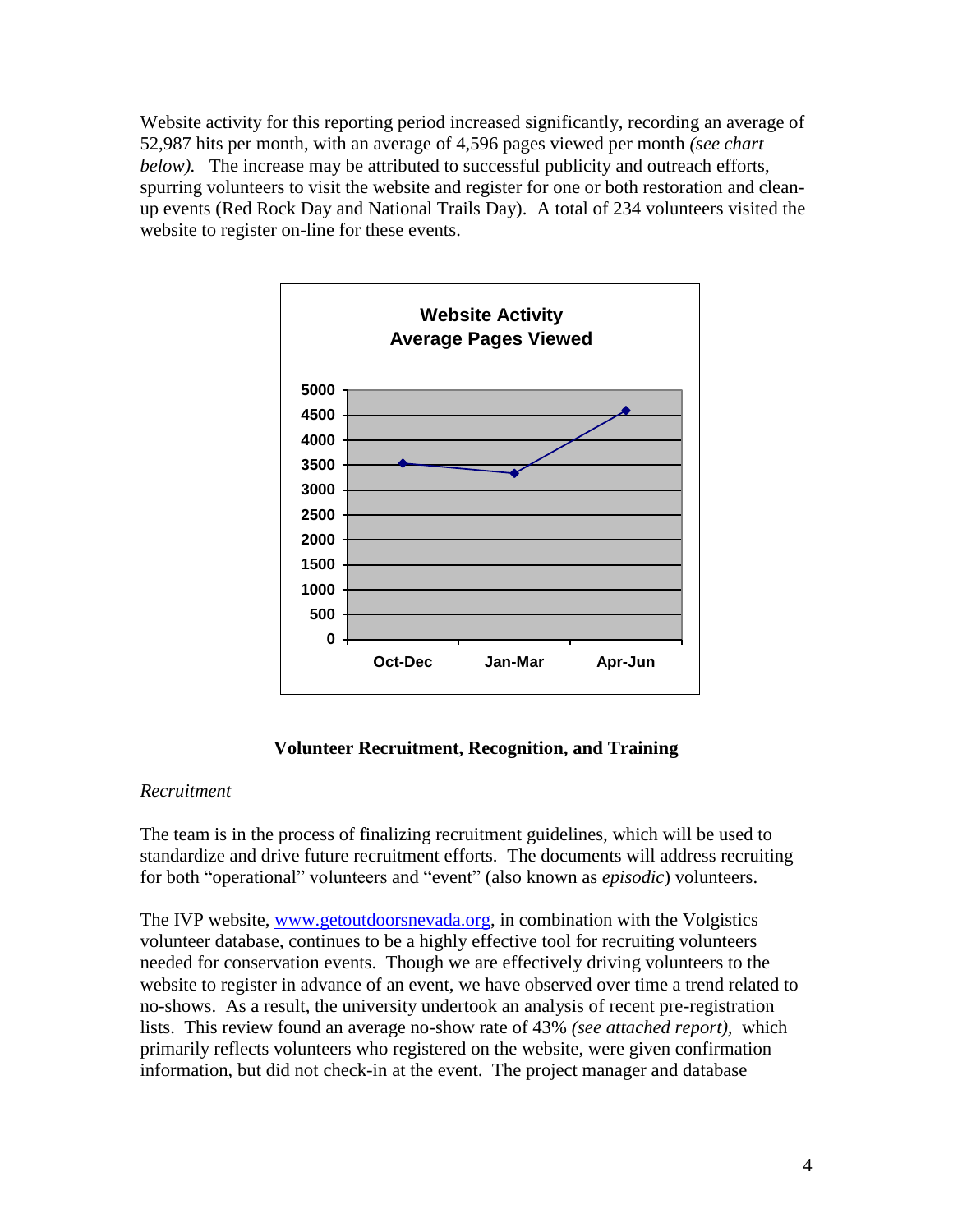coordinator have been and will continue to monitor this activity to identify trends and implement actions to increase retention rates.

#### *Recognition*

Volunteer contributions on public lands were recognized during National Volunteer Week, April 23-29, with the theme "Together, we can accomplish anything!" Using the volunteer database to produce address labels, a letter and volunteer lapel pin were mailed or in some cases hand-delivered to 1,400 community members who contributed volunteer hours between April 1, 2005, and March 31, 2006.

Planning is underway for the annual Volunteer Recognition Awards Ceremony to be held on Saturday, November 4, from 9:00-11:00 a.m. The Interagency Volunteer Team is discussing all elements of the event, including evaluating and modifying last year's award criteria.

#### *Training*

 A spring training program was offered to interagency volunteers through the Get Outdoors Nevada website and delivered to 180 community volunteers. Sessions included Botany, Hydrology, Native American Culture, Map/Compass/CPR, Anthropology, Reptiles, Invasive Weeds, Geology and Birds. Participant evaluations are under review and will be used to guide development of the Fall 2006 training schedule.

#### **Volunteer Events**

#### Red Rock Day – May 13, 2006 – Red Rock Canyon NCA

A total of 147 volunteers contributed 837 hours on Red Rock Day 2006 and produced the following results:

- Added 25 tons of red stone on trails/walkways around the Visitor Center.
- Repaired over one mile of trail around scenic loop.
- Eradicated two unauthorized trails off the Scenic Loop.
- Covered all tortoise burrows at visitor center with 7 tons of dirt.
- Installed 6 check dams, built 4 water bars, repaired 4 previously installed check dams at Pine Creek trail.
- Removed graffiti from 10 signs and four restrooms around the Scenic Loop.
- Spread 12 tons of fine gravel along the main walkways at campground and painted 14 grills.
- Installed 48 posts and 400 feet of cable fencing at Red Spring to keep visitor traffic from abrading trails off the west sidewalk.
- Painted a 2-sided, 100-yard wall to remove graffiti at Dedication Overlook.
- Picked up 8 cubic yards of litter along several trails.